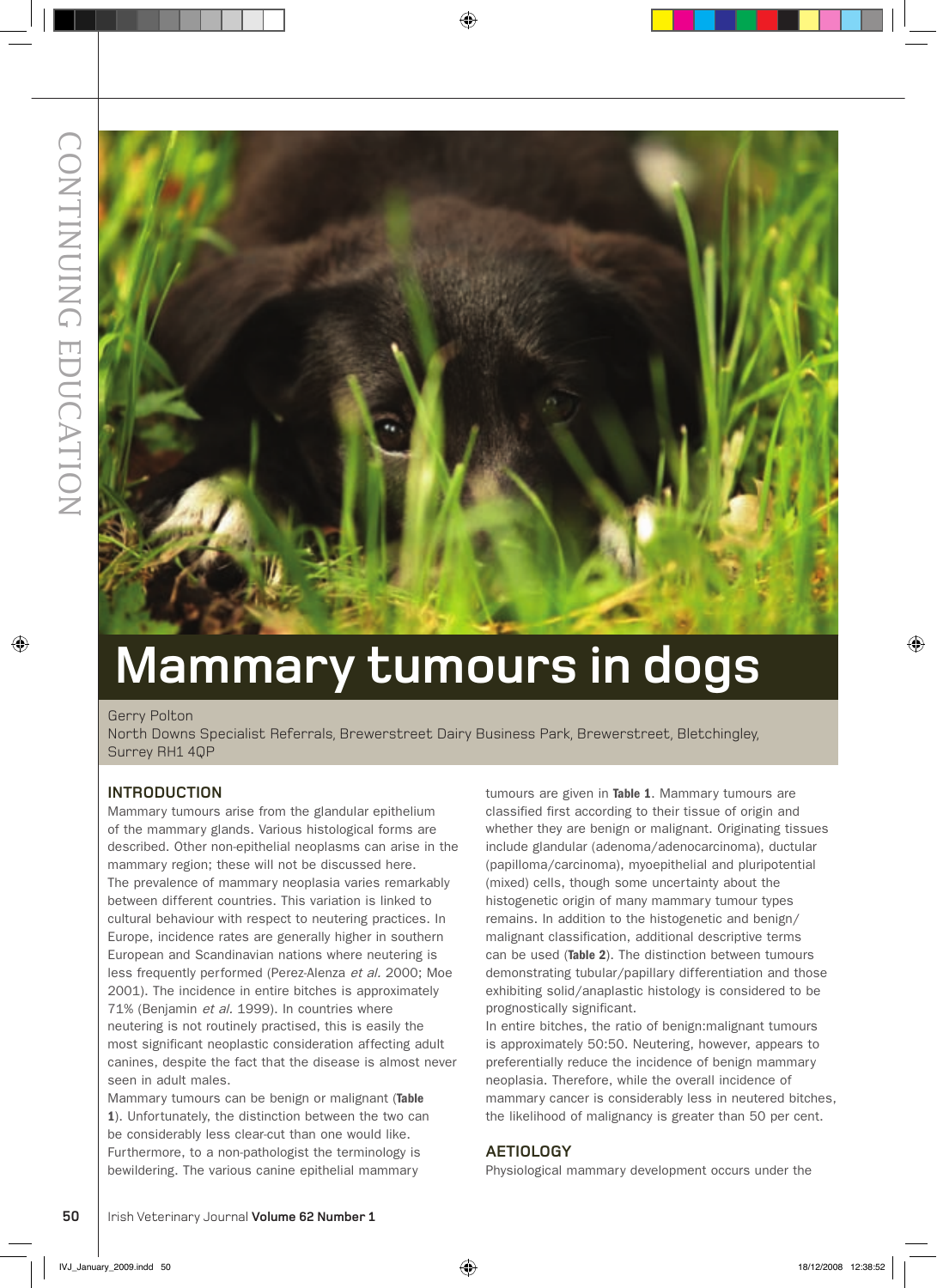#### Table 1: Epithelial mammary tumours in the dog

|                  | <b>Tumour type</b>                        | <b>Histological features</b>                                   |
|------------------|-------------------------------------------|----------------------------------------------------------------|
| <b>Benign</b>    | <b>Ductal papilloma</b>                   | <b>Simple or complex</b>                                       |
|                  | <b>Adenoma</b>                            | <b>Simple or complex</b>                                       |
|                  | <b>Benign mixed tumour</b>                | Epithelium plus mesenchymal<br>tissue                          |
|                  | <b>Fibroadenoma</b>                       |                                                                |
|                  | <b>Myoepithelioma</b>                     |                                                                |
| <b>Malignant</b> | <b>Adenocarcinoma</b>                     | Solid, tubular or papillary<br><b>Simple or complex</b>        |
|                  | Ductular carcinoma                        | Intra- or inter-lobular<br><b>Simple or complex</b>            |
|                  | Spindle cell carcinoma                    |                                                                |
|                  | Anaplastic carcinoma                      |                                                                |
|                  | Squamous cell carcinoma                   |                                                                |
|                  | <b>Mucinous carcinoma</b>                 |                                                                |
|                  | <b>Malignant myoepithelioma</b>           |                                                                |
|                  | Carcinoma or sarcoma in a<br>mixed tumour | <b>Epithelial and mesenchymal</b><br>tissue, one is neoplastic |
|                  | <b>Carcinosarcoma</b>                     | <b>Epithelial and mesenchymal</b><br>tissue, both neoplastic   |

Table 2: Histological terms in canine mammary neoplasia

| <b>Histological term</b> | <b>Definition</b>                                                                                                  |
|--------------------------|--------------------------------------------------------------------------------------------------------------------|
| <b>Simple</b>            | Single (epithelial) tissue type present                                                                            |
| <b>Complex</b>           | Lesion with both epithelial and significant myoepithelial<br>proliferation                                         |
| <b>Mixed</b>             | Contains both epithelial and/or myoepithelial tissue and<br>a mesenchymal component such as fat, cartilage or bone |
| <b>Solid</b>             | Solid sheets or cords of cells without evidence of tubular<br><b>lumens</b>                                        |
| <b>Anaplastic</b>        | No indication of cellular differentiation                                                                          |
| <b>Tubular</b>           | <b>Tubular lumens present</b>                                                                                      |
| <b>Papillary</b>         | <b>Frond-like epithelial projections</b>                                                                           |

influence of the somatotrophic and gonadal hormones. Since cancer arises through subversion of some of these growth pathways, it makes biological sense that increased or prolonged exposure to growth promoting hormonal influences raises the risk of the development of neoplasia. The earliest study to recognise an increased risk of mammary neoplasia associated with remaining sexually entire was performed by Schneider et al. in 1969. This study yielded data that indicated that the relative risk of mammary neoplasia development was as low as 0.5% for bitches undergoing ovariohysterectomy before their first oestrus when compared to bitches that remained entire. While the original data from 1969 have not been superseded, it must be stated that the conclusions drawn are based upon remarkably few cases from the younger neutering age groups, as shown in Table 3. This study has led to early neutering practices in many countries, in particular the USA where it is commonplace to perform neutering surgery as early as 12 weeks of age. Intriguingly, bilateral oophorectomy has been shown to reduce the incidence of breast cancer among women carrying high-risk germline mutations in certain breast cancer susceptibility genes by up to 80% (Eisen et al. 2008).

Table 3: Age of neutering and relative risk of the development of mammary neoplasia in the bitch compared to intact individuals and number of cases from which statistics are derived. From Schneider et al. (1969)

| Age at neutering                        | Relative risk of mammary neoplasia $ n\rangle$ |    |
|-----------------------------------------|------------------------------------------------|----|
| Before 1 <sup>st</sup> season           | 0.5%                                           |    |
| Between $1^{st}$ and $2^{nd}$ seasons   | 8%                                             | 3  |
| 2 or more seasons                       | 26%                                            | 20 |
| 2 or more seasons but<br><30months old  | 6%                                             | 2  |
| 2 or more seasons but >29<br>months old | 40%                                            | 18 |

n: number of corresponding cases in study from which statistic is derived

Table 4: Proportion of canine mammary tumours exhibiting benign histology, cases separated according to tumour size

| Tumour size (max diameter) | Benign cases (%) |
|----------------------------|------------------|
| $<$ 1 cm                   | 98               |
| $1-1.9$ cm                 | 97               |
| $2 - 2.9$ cm               | 85               |
| $3-3.9$ cm                 | 45               |
| $>4$ cm                    | 42               |

Subsequent veterinary studies have examined the impact of the timing of neutering on prognosis following diagnosis and management of mammary neoplasia. There are significant data indicating that neutering at the time of mammary resection affords no benefit to the patient. Over the last 10 years, multiple investigators have examined the possible role of aberrant hormone production and receptor expression. Immunohistochemical evaluations of oestrogen and progesterone receptor expression appear to indicate a loss of steroid dependency in tumour growth (Martin de las Mulas et al. 2005; Millanta et al. 2005). Mammary tumour tissue prolactin concentrations have been shown to be higher than normal mammary tissue (Queiroga et al. 2005) and, more recently, a marked correlation has been noted between mammary tumour tissue prolactin concentration and survival (Queiroga et al. 2008). Sorenmo et al. (pers. comm. 2006) have proposed a model of canine mammary neoplasia development in which the malignant phenotype develops within an

otherwise benign tumour. The proportion of tumours exhibiting characteristics of malignancy increased with increasing tumour size (Table 4). This model is derived from a prospective study of canine mammary tumours that is currently incomplete. The model is supported by other studies, which demonstrate a compelling association between the size of the primary tumour and overall survival (Philibert et al. 2003; Chang et al. 2005).

#### **Presentation**

Mammary neoplasia can be presented as a solitary mammary mass or, frequently, as multiple lesions. A common scenario is the old dog, with multiple masses, which has finally been presented for veterinary attention because the largest of her mammary tumours now drags on the floor, or has spontaneously ulcerated due to its enormous size. In situations where previous advice may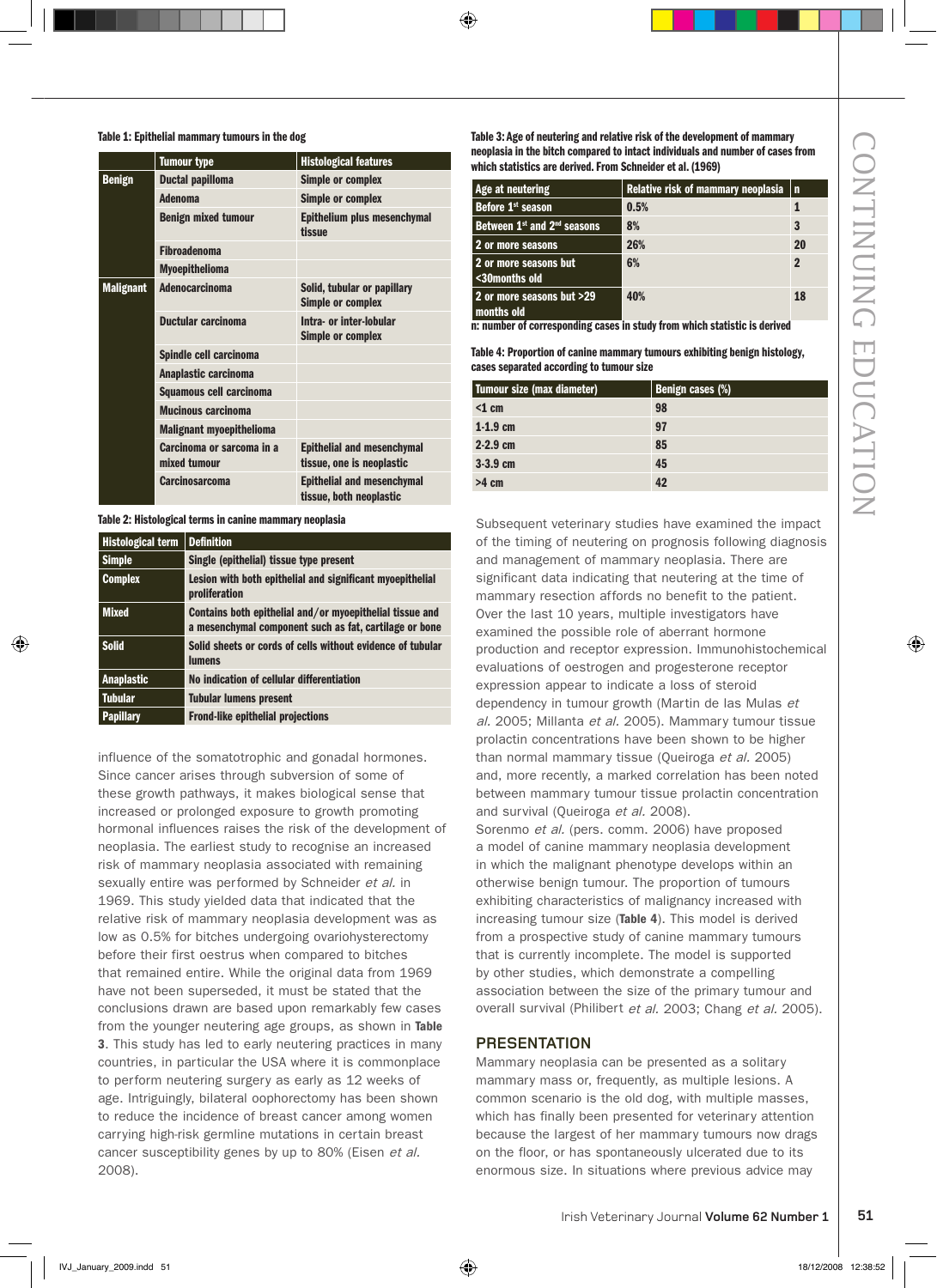| Table 5: Histological 'stage' of canine mammary tumours and prognostic implications following appropriate surgery |                                                                                                                      |                                      |                      |
|-------------------------------------------------------------------------------------------------------------------|----------------------------------------------------------------------------------------------------------------------|--------------------------------------|----------------------|
| <b>Histological 'stage'</b>                                                                                       | <b>Features</b>                                                                                                      | <b>Prognosis</b>                     | Prognosis simplified |
| Stage 1                                                                                                           | Lesions are non-infiltrative and resemble the tissue of origin. Tubular<br>structures are evident                    | High probability of surgical cure    | <b>Curable</b>       |
| Stage 2                                                                                                           | Loss of tubular lumen and/or invasion of the surrounding stroma but no<br>evidence of vascular or lymphatic invasion | <b>Median survival time 380 days</b> | 1 <sub>yr</sub>      |
| Stage 3                                                                                                           | Presence of lymphatic or vascular invasion                                                                           | <b>Median survival time 108 days</b> | 3 mths               |
| Stage 4                                                                                                           | <b>Evidence of metastasis</b>                                                                                        | <b>Median survival time 108 days</b> | 3 mths               |

have been to simply monitor a mass because it had been behaviourally benign, or because an owner would simply not have accepted alternative management, it is important to remember that mammary tumour behaviour can change with the passage of time.

Mammary tumours primarily undergo metastasis to the regional lymph nodes or to the lungs. The primary lymph node beds (lymphocentra) are the superficial inguinal and the axillary sites. Examination of the lymph nodes is mandatory in the physical examination of a patient. Inflammatory carcinoma is an unusual manifestation of mammary neoplasia typified by large erythematous and painful mammary swellings, frequently occupying all of the mammary tissues. Sometimes these lesions will spontaneously discharge a serous exudate. Patients are typically extremely depressed.

#### **Diagnosis**

The use of cytology to diagnose mammary neoplasia presents a point of great controversy amongst veterinary oncologists. The principal reason for controversy is the marked heterogeneity that can be seen histologically within a single tumour. This variation represents more than histological pedantry. There is a subset of cases that present with an overtly benign tumour, for example a simple adenoma, with microscopic evidence of a malignant tumour in situ. These lesions exhibit malignant behaviour; survival times may correlate with the size of the malignant element.

Proponents of the use of diagnostic cytology in mammary neoplasia would therefore advocate the collection of at least four samples from distinct areas within the mass in question, with the ultimate diagnosis being determined by the sample that yields the most malignant cytological appearance.

**EXERC CONSERC SECT THE CONSERC SECT THE CONSERCT IN THE CONSERCT THE CONSERCT THE CONSERCT THE CONSERCT THE CONSERCT THE CONSERCT THE THE CONSERCT THE THE CONSERCT THE THE CONSERCT THE CONSERCT THE CONSERCT THE CONSERCT T** Histological evaluation of an incisional or excisional biopsy remains the gold standard recommendation for mammary tumour diagnosis. A biopsy that includes the apparent junction between normal skin tissue and the mammary mass will give an indication of the degree of microscopic invasiveness. It is not practical to biopsy all mammary masses, particularly those that are less than 1 cm in diameter. For solitary small nodular masses, marginal (2 mm) excision will be diagnostic and may be curative. Importantly, the conservative margin obtained is unlikely to complicate a subsequent surgical procedure if one is indicated.

#### Table 6: T stage classification of canine mammary tumours. Other features of importance are recent rapid growth, clinical evidence of invasiveness and ulceration

| <b>T</b> stage | <b>Tumour size</b>    |
|----------------|-----------------------|
|                | <b>Tumour in situ</b> |
|                | <3cm diameter         |
|                | 3-5cm diameter        |
|                | >5cm diameter         |
|                |                       |

to canine mammary tumours have been presented (Gilbertson et al. 1983; Karayannopoulou et al. 2005). Features considered relevant to tumour grade include: Indicators of cellular differentiation; nuclear pleomorphism; and degree of invasiveness. A simplified system incorporating elements of histological grade and clinical stage is given in Table 5. It is important to note that the inflammatory carcinoma does not fit into other histological grading schemes and should be regarded as a separate entity in this context.

#### **Clinical stage determination**

In oncology, definition of the clinical stage, or the anatomic extent of disease, is critical to good decision making. Since mammary tumours are recognised to be associated with metastasis in a number of cases, simple evaluations to define clinical stage are advised prior to performing invasive surgery. Therefore, close examination for multiple mammary masses and fine needle aspirates of enlarged regional lymph nodes must be performed. Thoracic radiography is recommended for all but the smallest lesions. Abdominal ultrasonography allows evaluation of the deep inguinal lymph nodes and the parenchyma of the abdominal viscera. For small lesions (<1 cm diameter) it would be hard to justify the expense of radiography or ultrasonography, as the likelihood of malignancy is so low.

Clinical stage also defines local invasiveness. Increasing tumour size is known to be associated with increasing probability of significant local invasion. In canine mammary tumours, the TNM classification separates tumours, where T relates to tumour size (Table 6) and whether it has invaded nearby tissue, N describes the involvement of regional lymph nodes and M describes metastasis. In a survey of 54 cases, two-year survival percentages were 62% for T1 tumours and 23% for T2 and T3 tumours (Kurzman & Gilbertson 1986).

#### **Management**

#### **Histological grade**

Multiple strategies for assigning histological grade

The mainstay of management for canine mammary tumours is surgery. Historically, recommendations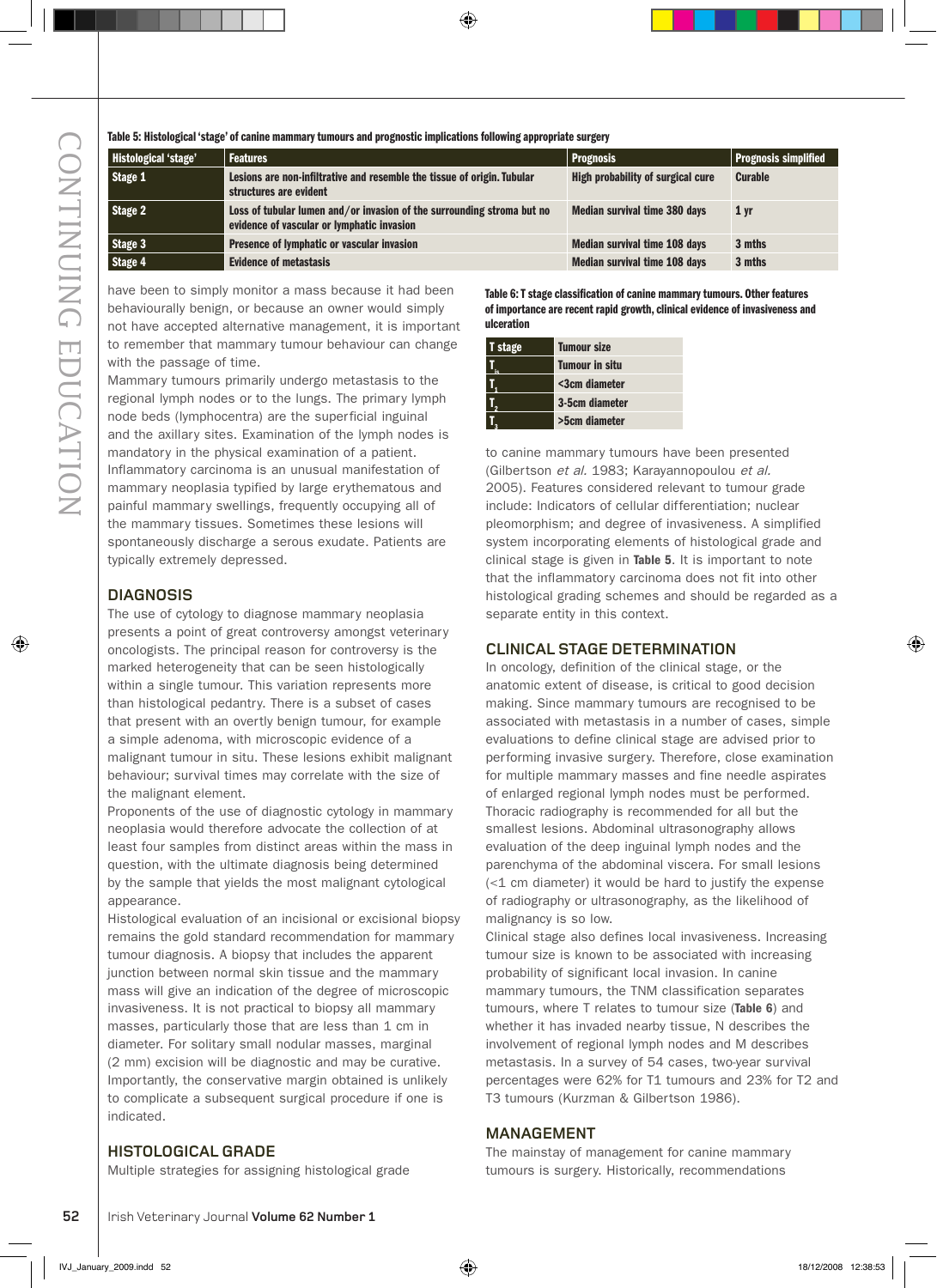

Nodular mass arising in association with gland 4 on the left hand side in a miniature dachshund. This mass is mobile and slow-growing. Options for resection are indicated by marker pen in figures 1b and 1c. Figure 1b traces a 2 cm margin around the nodular mass. Figure 1c traces a 2 cm margin cranially and lateromedially but caudally the incision plan is extended to include the caudal mammary gland and the associated superficial inguinal lymph node. The second approach is likely to incur less morbidity because less mammary tissue is incised to achieve tumour removal.

have been made to perform surgery according to a notional distribution of lymphatic drainage. This is now recognised to be an oversimplification. Lymphatic drainage is anatomically considerably more variable than was previously thought. Instead, best management is now considered to be to perform the simplest surgery that allows the job to be done. For example, a small mass associated with a single mammary gland may, in theory, be removed by partial mammectomy (removal of part of a single gland) if a 1 cm margin were required. However, it would be considerably less traumatic to simply remove the entire gland than it would be to remove a part of a gland. If a superficial inguinal lymph node and gland four on the same side need to be removed, it would be less traumatic to remove glands four and five as well as the lymph node than it would be to attempt to dissect these structures free from the surrounding tissues (Figure 1).

Individual patients exhibit differing degrees of confluency between mammary glands and surgical plans should be individualised to accommodate this heterogeneity. This approach to surgical planning results in less traumatic surgery, less bleeding, quicker surgery and better recoveries.

For benign mammary tumours, marginal excision can

be curative. For most malignant mammary tumours that resemble benign tumours a 1 cm margin will also be curative and in many surgical procedures, attempting to obtain a closer margin than this may introduce additional complication. Some lesions do not appear benign. Lesions fitting the following descriptors may exhibit a more sinister behaviour and should be treated as if they were known to be highly invasive and potentially metastatic: discolouration; irregular nodular instead of a solitary mass; presence of lymphadenopathy; and marked erythema.

Prophylactic surgery by means of a bilateral mammary strip can, of course, prevent mammary neoplasia developing in the future. This is, however, an extremely invasive surgical procedure with significant scope for the development of perioperative complications. These risks can be avoided by regular re-examination and prompt intervention in the event that a new mass is recognised. There are no data to suggest that a history of malignant mammary neoplasia exposes a bitch to a higher risk that subsequent de novo mammary masses will be malignant. Chemotherapy use has been described sporadically in the management of canine mammary neoplasia but the results have, historically, been disappointing. Drugs used

# y is<br>59 U<br>
Of<br>
is<br>
is<br>
ne<br>
lil While the overall incidence of mammary cancer is considerably less in neutered bitches, the likelihood of malignancy is greater than 50 per cent.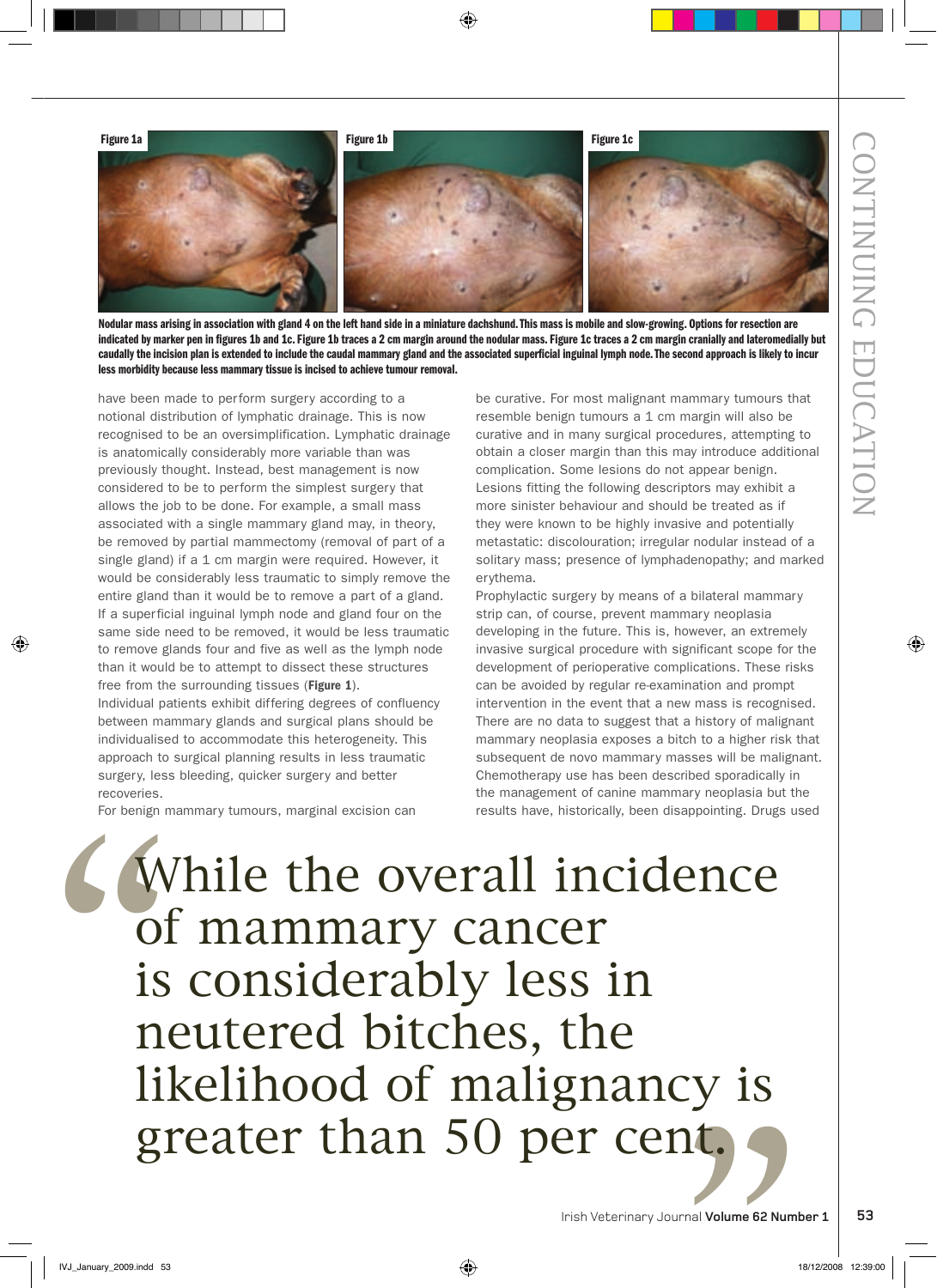### **single mammary mass less than 2cm diameter?**



Figure 2: Flow chart indicating simplified approach to canine mammary tumours and highlighting current controversies and uncertainties.

include doxorubicin, epirubicin, cyclophosphamide and 5-fluorouracil (Karayannopoulou et al. 2001). A recent innovative formulation of paclitaxel has shown favourable responses in initial drug trials but this product is currently not available (Rivera et al. 2007). The author has used chemotherapy prior to definitive surgery (neoadjuvant therapy) with encouraging results. This allows determination of chemotherapy susceptibility in an individual case and enhances therapeutic decision-making.

A simple flow chart for management of canine mammary tumours is shown in Figure 2. While it is hoped that this is helpful, it must be acknowledged that there are numerous controversies and uncertainties in this field, as highlighted in the figure.

X-ray beam radiotherapy is contraindicated in mammary



Figure 3; Non-discrete mammary mass affecting the subcutaneous tissues associated with glands 3-5 on the right hand side in a giant Schnauzer. The tumour is infiltrating locally and causing spontaneous ulceration of the skin of the medial proximal thigh. This was a rapidly progressive and aggressive tumour. Speed of development, range of infiltration, fixed nature and ulceration were all clinical indicators of a very poor prognosis.

neoplasia due to the risk of radiation induced hepatic necrosis or gastrointestinal perforation. In human medical oncology, dramatic improvements have been achieved in outcomes for patients with breast cancer since the introduction of oestrogen receptor modulating agents such as tamoxifen. Limited studies have failed to demonstrate similar benefits in canine patients and have not been pursued further as the agonistic effects on oestrogen receptors induce unpleasant oestrus-like side effects.

#### **proGNosis**

Benign mammary tumours should be cured by simple surgery. However, it is important to emphasise that histological evaluation of an excised specimen may not identify a microscopic nest of malignant cells within an otherwise benign nodule, resulting in a misdiagnosis. For malignant mammary tumours, prognosis is related to histological grade and clinical stage (Table 5) as noted above. Figure 3 shows an example of a malignant, rapidly progressive and aggressive tumour.

Histological 'stage 1' tumours are likely to be cured following complete surgical removal although cases that subsequently develop metastatic disease are recognised; in these cases it must be assumed that histological evaluation failed to reveal malignant tissue.

Histological 'stage 2' tumours have a median survival time of a year following surgery. In these cases, re-evaluations are recommended and consideration should be given to adjuvant chemotherapy or surgery in the event that progressive disease is recognised. Monitoring evaluations are suggested after six, 12 and 18 months.

For 'stage 3' tumours, further monitoring or therapy should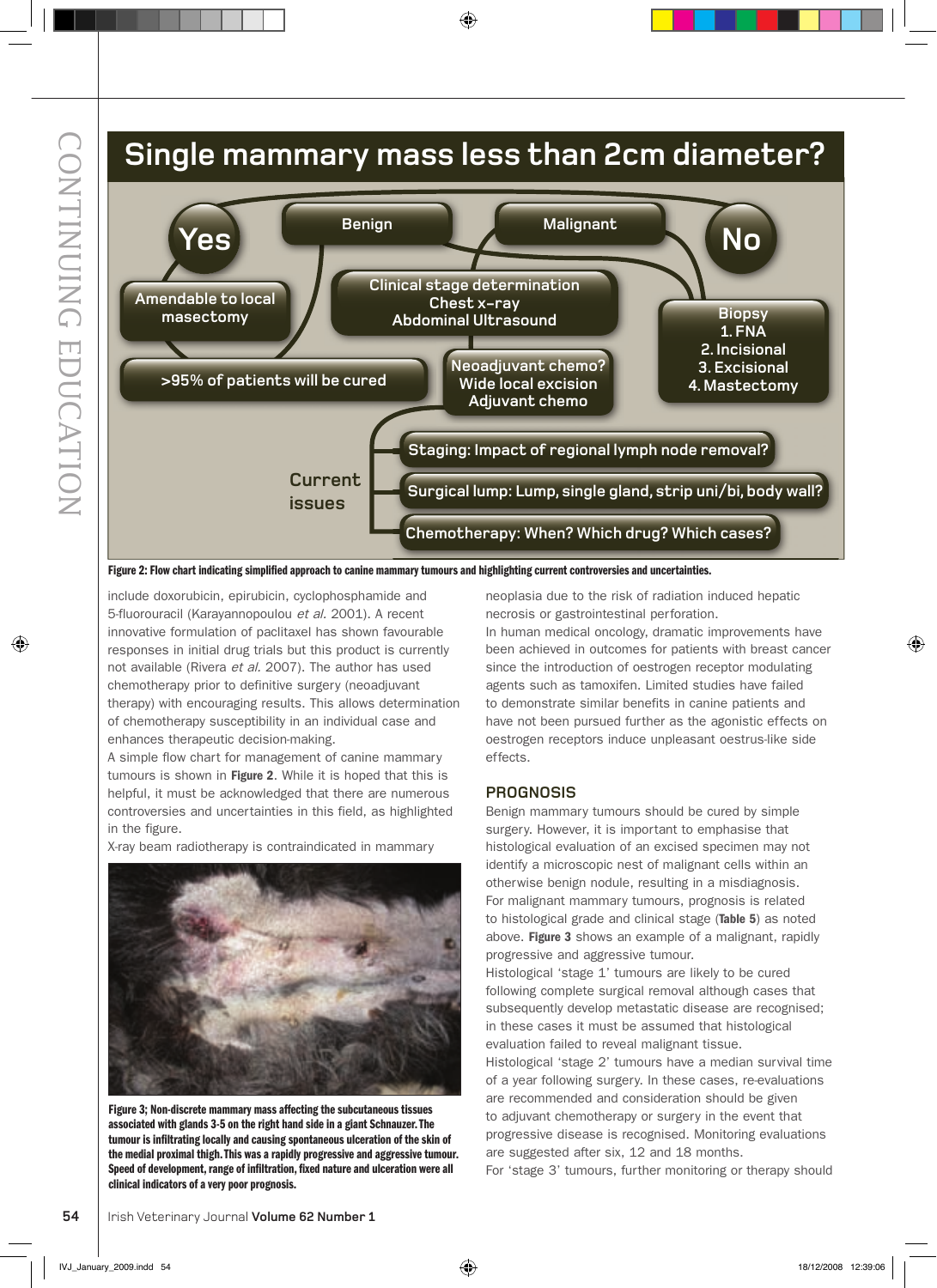be considered on a quarterly basis if further intervention will be offered in the event that progressive disease is identified. With current knowledge and treatments, if adjuvant chemotherapy can be justified at all, it is for patients exhibiting stage 3 tumours.

Despite the poor prognosis described for patients with metastatic disease, occasionally those with regional lymph node metastases do still enjoy a prolonged period of a normal quality of life. Lymph node removal can be performed, but in nearly all cases the tumour has progressed beyond the limits of the lymph node capsule rendering simple lymphadenectomy useless; advanced surgical techniques are therefore required in this situation. Inflammatory carcinoma carries a poor prognosis with most patients succumbing to their illness within four to eight weeks. Preliminary data have demonstrated improvements in clinical signs with the administration of COX inhibitors, in particular the COX-2 selective antagonist firocoxib (Queiroga FL, pers. comm. 2008).

#### **Follow-up**

After diagnosis of a malignant mammary tumour, consideration should be given to the indications or otherwise for further monitoring or therapy. Since chemotherapy has largely proved to be unrewarding, my recommendation instead is that patients that have been diagnosed with a high grade mammary tumour undergo serial monitoring by means of thoracic radiography and abdominal ultrasonography on a regular, initially quarterly, basis. Accurate recording of lymph node size and definition of the state of the hepatic and splenic parenchyma allow early changes due to the development of metastatic disease to be recognised.

At this time, surgery may be indicated. Alternatively, chemotherapy can be justified once the presence of gross disease has been confirmed, as response to therapy can then be quantified.

#### **Pitfalls**

As noted above, not all mammary tumours that are considered to be benign on the basis of histological evaluation subsequently demonstrate benign behaviour. The best histological service is obtained by providing your laboratory with all of the clinical detail that they might require. Remember that by the time a mass arrives at the laboratory, it bears little or no resemblance to the lesion as it appeared in situ. If you have concerns about the proximity of the tumour to a surgical margin, mark this margin in a manner that makes it clear to your histopathologist that you are concerned about this specific site. Similarly, if you feel that a part of the tumour appears more abnormal than the rest, mark this part and express your concerns in your detailed laboratory submission. There is no substitute for open communication between you and your histopathologist.

The surgical margins obtained are typically defined by the surrounding mammary anatomy rather than by oncological principles. Many mammary tumours would be appropriately managed by a skin incision reaching 1-2 cm from the apparent edge of the tumour. If you are presented with a mass that appears to require skin resection that reaches some distance from the anatomical limit of the mammae, then it may be best to assume that surgical removal has a high risk of proving incomplete. In this situation, it may be better to perform an incisional biopsy first and to discuss the case with an oncologist or a surgical specialist before proceeding with definitive mass removal.

The fibrous sheath of the rectus abdominis muscle presents a reasonably good barrier to deeper tumour invasion. Prior to embarking upon surgical resection of a mammary mass, the clinician should first ensure that there is no evidence of deep invasion of the underlying abdominal wall by grasping the mass and wobbling it (the 'wobble test'). Masses exhibiting any degree of fixation to the underlying tissues will definitely not be completely removed by simple surgery and advanced imaging should be considered mandatory before a radical or compartmental surgical excision is considered. Some mammary masses exhibit intramuscular invasion despite a negative wobble test; this only becomes evident during surgery. In these cases, abdominal wall resection is required to achieve complete local tumour eradication as the first surgery will inevitably have introduced tumour into deeper tissue planes. This should be regarded as a specialist procedure that requires advanced imaging once again as part of treatment planning.

Tumours that appear superficial but affect a surprisingly broad area of tissue are often highly invasive and require wide and deep surgical margins to achieve a local cure. Once the underlying fascia has been disturbed, the magnitude of any subsequent surgery is significant and may, in fact, be prohibitive. It is, therefore, best not to disturb the fascia of the rectus abdominis when performing simple mammary surgery.

Histologically confirmed complete resection of canine mammary tumours should only be regarded to be likely to be predictive of clinical cure in cases of benign or histological stage 1 malignant cases. In all other cases, consideration should be given to embarking upon a course of subsequent monitoring and/or adjuvant therapy. There is little or no value in subsequent monitoring if no further action would be taken in the event that progression of disease (recurrence or metastasis) is recognised.

#### **References**

- Benjamin SA, Lee AC and Saunders WJ (1999) Classification and behavior of canine mammary epithelial neoplasms based on life-span observations in beagles. Veterinary Pathology 36, 423-436.
- Chang SC, Chang CC, Chang TJ et al. (2005) Prognostic factors associated with survival two years after surgery in dogs with malignant mammary tumors: 79 cases (1998-2002). Journal of the American Veterinary Medical Association 227, 1625-1629.
- Eisen A, Lubinski J, Klijn J et al. (2008) Breast cancer risk following bilateral oophorectomy in BRCA1 and BRCA2